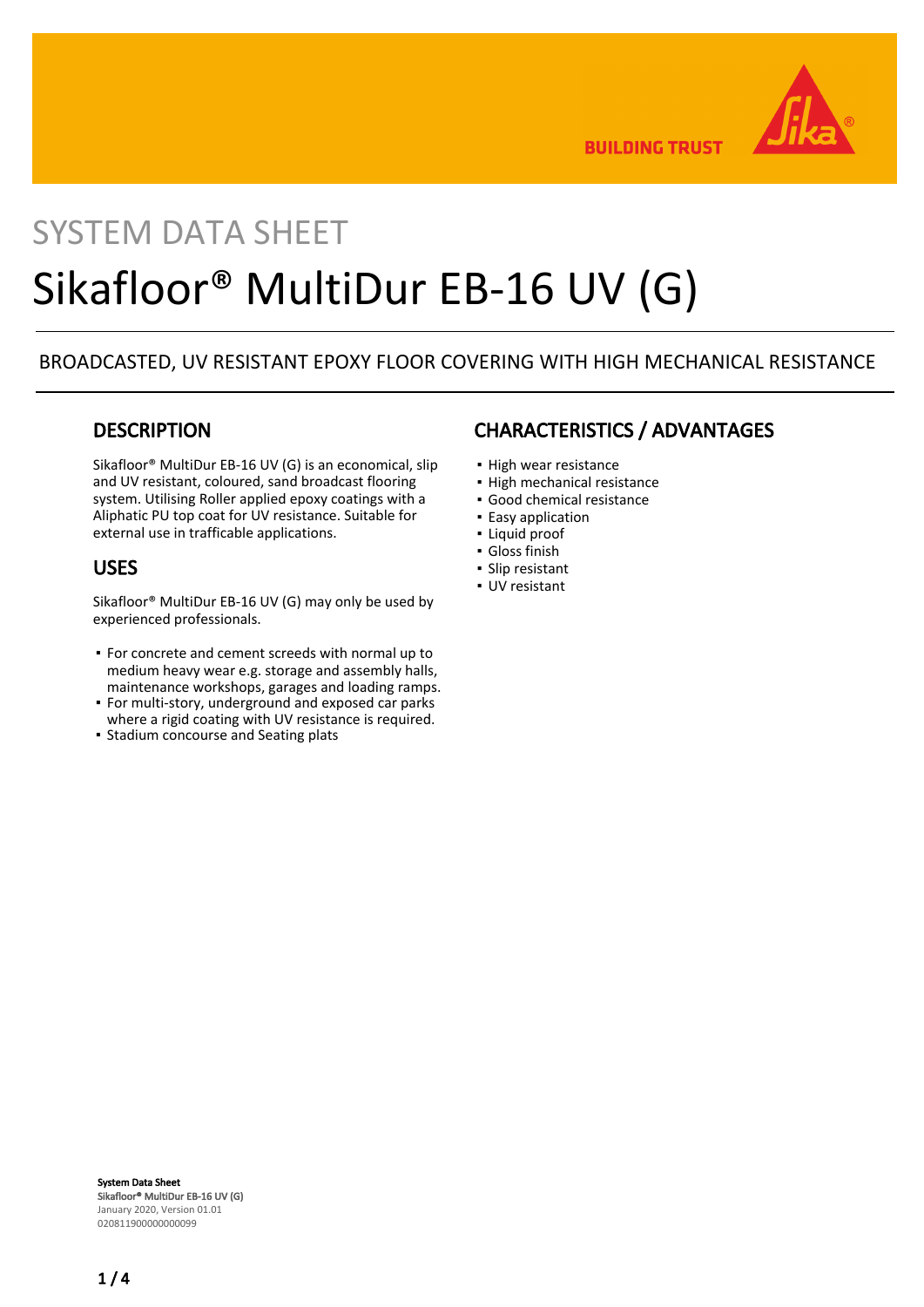#### System Structure

|                              |                                                               | 3<br>2                          |
|------------------------------|---------------------------------------------------------------|---------------------------------|
|                              | Sikafloor <sup>®</sup> MultiDur EB-16 UV (G) system (~1.5 mm) |                                 |
|                              | <b>Optional Primer</b>                                        | Sikafloor 160 / 161             |
|                              | 1. wearing layer + broadcast in ex-                           | Sikafloor®-161 + broadcast with |
|                              | cess                                                          | quartz sand in excess           |
|                              | 2. Wearing coat                                               | Sikafloor®-264                  |
|                              | 3. Top coat                                                   | Sikafloor®-359N                 |
| Composition                  | Epoxy and Polyurethane                                        |                                 |
| Appearance                   | Slip resistant, gloss finish                                  |                                 |
| Colour                       | Available in various colour shades.                           |                                 |
| <b>Nominal Thickness</b>     | $^{\sim}$ 1.5 mm                                              |                                 |
| <b>TECHNICAL INFORMATION</b> |                                                               |                                 |

 $\sqrt{ }$ 

| <b>Chemical Resistance</b>       | Refer to the chemical resistance of Sikafloor®-359N                        |  |
|----------------------------------|----------------------------------------------------------------------------|--|
| <b>Resistance to UV Exposure</b> | Excellent color retention qualities: Refer to data for Sikafloor 359N      |  |
| <b>Resistance to Weathering</b>  | Excellent resistance to weathering, please refer to PDS for Sikafloor 359N |  |
| Skid / Slip Resistance           | AS 4586-2013<br>P5                                                         |  |
|                                  |                                                                            |  |

## APPLICATION INFORMATION

| Consumption                       |                                                                                                                                                                         | Sikafloor® MultiDur EB-16 UV (G) system (~ 1.5 mm)      |                                          |  |  |
|-----------------------------------|-------------------------------------------------------------------------------------------------------------------------------------------------------------------------|---------------------------------------------------------|------------------------------------------|--|--|
|                                   | <b>Coating System</b>                                                                                                                                                   | <b>Product</b>                                          | <b>Consumption</b>                       |  |  |
|                                   | <b>Optional Primer</b>                                                                                                                                                  | Sikafloor 160                                           | $^{\circ}$ 0.3 - 0.5kg/m <sup>2</sup>    |  |  |
|                                   | <b>Body Coat</b>                                                                                                                                                        | Sikafloor®-161                                          | $^{\sim}$ 0.3 – 0.5 kg/m <sup>2</sup>    |  |  |
|                                   | Broadcast in excess                                                                                                                                                     | quartz sand $0.3 - 0.7$<br>mm                           | $~^{\sim}$ 1 – 2 kg/m <sup>2</sup>       |  |  |
|                                   | Seal Coat                                                                                                                                                               | Sikafloor®-264                                          | $^{\sim}$ 0.5 – 0.6 kg/m <sup>2</sup>    |  |  |
|                                   | Top coat                                                                                                                                                                | Sikafloor®-359N                                         | $^{\circ}$ 0.25 – 0.35 kg/m <sup>2</sup> |  |  |
|                                   | These figures are theoretical and do not include any additional material re-<br>quired due to surface porosity, surface profile, variations in level and<br>wastage etc |                                                         |                                          |  |  |
| <b>Waiting Time / Overcoating</b> |                                                                                                                                                                         | Before applying Sikafloor®-264 on Sikafloor®-161 allow: |                                          |  |  |
|                                   | Substrate temperature                                                                                                                                                   | <b>Minimum</b>                                          | Maximum                                  |  |  |
|                                   | $+10 °C$                                                                                                                                                                | 24 hours                                                | 3 days                                   |  |  |
|                                   | $+20 °C$                                                                                                                                                                | 12 hours                                                | 2 days                                   |  |  |
|                                   | +30 °C                                                                                                                                                                  | 8 hours                                                 | 1 day                                    |  |  |
|                                   |                                                                                                                                                                         |                                                         |                                          |  |  |

#### System Data Sheet Sikafloor® MultiDur EB-16 UV (G) January 2020, Version 01.01 020811900000000099

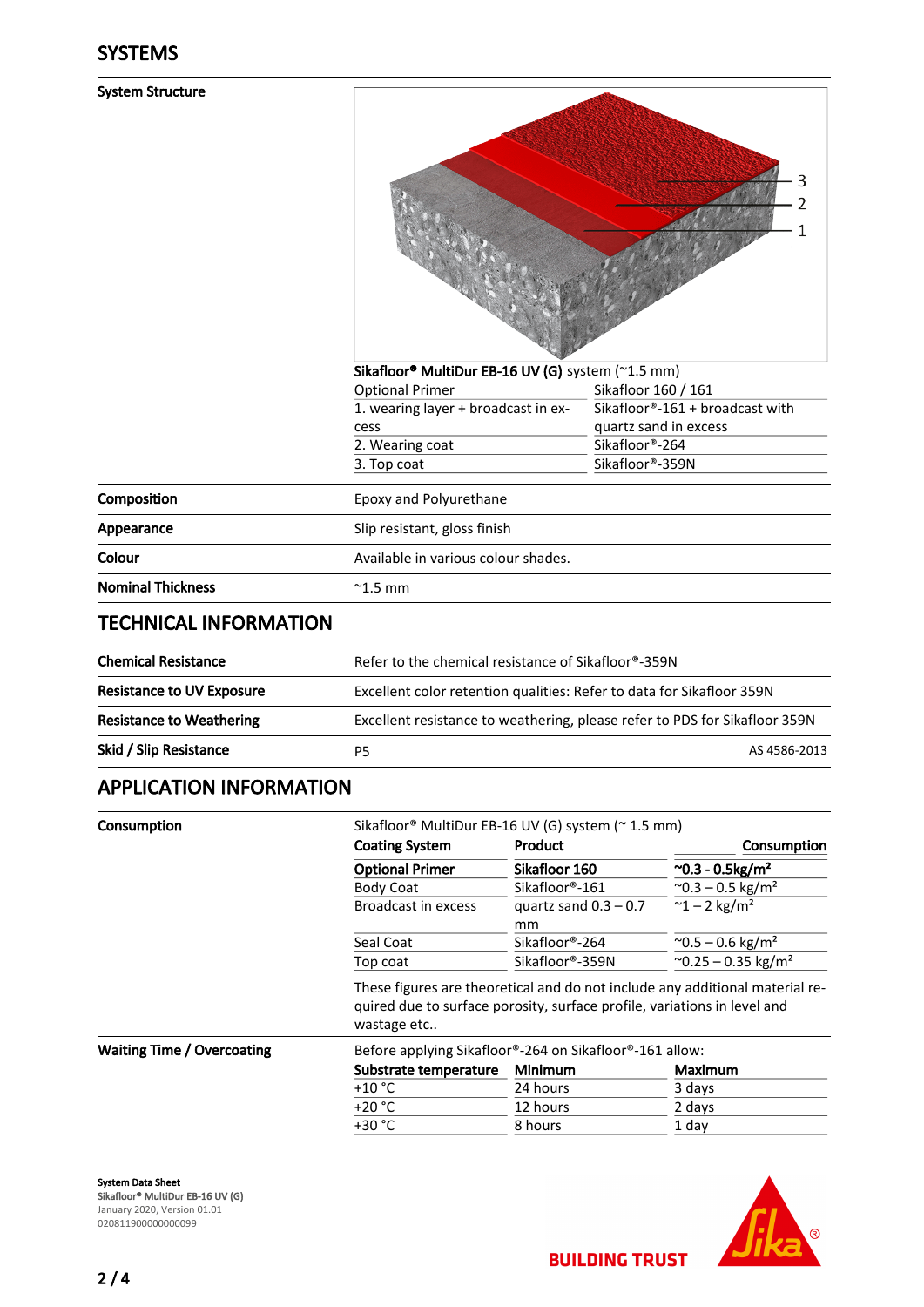Before applying Sikafloor®-359N on Sikafloor®-264 allow:

| Substrate temperature | Minimum  | Maximum  |
|-----------------------|----------|----------|
| $+10\degree$ C        | 30 hours | 48 hours |
| +20 °C                | 16 hours | 24 hours |
| +30 °C                | 12 hours | 30 hours |

Times are approximate and will be affected by changing ambient conditions particularly temperature and relative humidity

| <b>Applied Product Ready for Use</b> | Temperature | <b>Foot traffic</b> | Light traffic    | <b>Full cure</b>   |
|--------------------------------------|-------------|---------------------|------------------|--------------------|
|                                      | $+10 °C$    | $~\gamma$ 72 hours  | $~\sim$ 6 davs   | $~^{\sim}$ 10 days |
|                                      | +20 °C      | $\sim$ 24 hours     | $~\sim$ 4 davs   | $~\sim$ 7 davs     |
|                                      | +30 °C      | $~^{\sim}$ 18 hours | $\approx$ 2 davs | $\approx$ 5 davs   |

#### PRODUCT INFORMATION

| Packaging                 | Please refer to the individual Product Data Sheet |
|---------------------------|---------------------------------------------------|
| <b>Shelf life</b>         | Please refer to the individual Product Data Sheet |
| <b>Storage conditions</b> | Please refer to the individual Product Data Sheet |

#### MAINTENANCE

#### CLEANING

Please refer to the Method Statement Sikafloor®- Cleaning Regime.

## FURTHER INFORMATION

Please refer to:

Sika® Method Statement Mixing & Applications of Flooring systems

Sika® Method Statement Evaluation and Preparation of Surfaces for Flooring systems

## IMPORTANT CONSIDERATIONS

- Do not apply Sikafloor® MultiDur EB-16 UV (G) on substrates with rising moisture.
- **Freshly applied Sikafloor® MultiDur EB-16 UV (G)** must be protected from damp, condensation and water for at least 24 hours.
- **The incorrect assessment and treatment of cracks** may lead to a reduced service life and reflective cracking.
- For exact colour matching, ensure Sikafloor®-359 is applied from the same batch numbers in each area.
- If heating is required do not use gas, oil, paraffin or other fossil fuel heaters, these produce large quantities of both  $CO<sub>2</sub>$  and H<sub>2</sub>O water vapour, which may adversely affect the finish. For heating use only electric powered warm air blower systems.

## BASIS OF PRODUCT DATA

All technical data stated in this Product Data Sheet are based on laboratory tests. Actual measured data may vary due to circumstances beyond our control.

# LOCAL RESTRICTIONS

Please note that as a result of specific local regulations the declared data for this product may vary from country to country. Please consult the local Product Data Sheet for the exact product data.

System Data Sheet Sikafloor® MultiDur EB-16 UV (G) January 2020, Version 01.01 020811900000000099



**BUILDING TRUST**